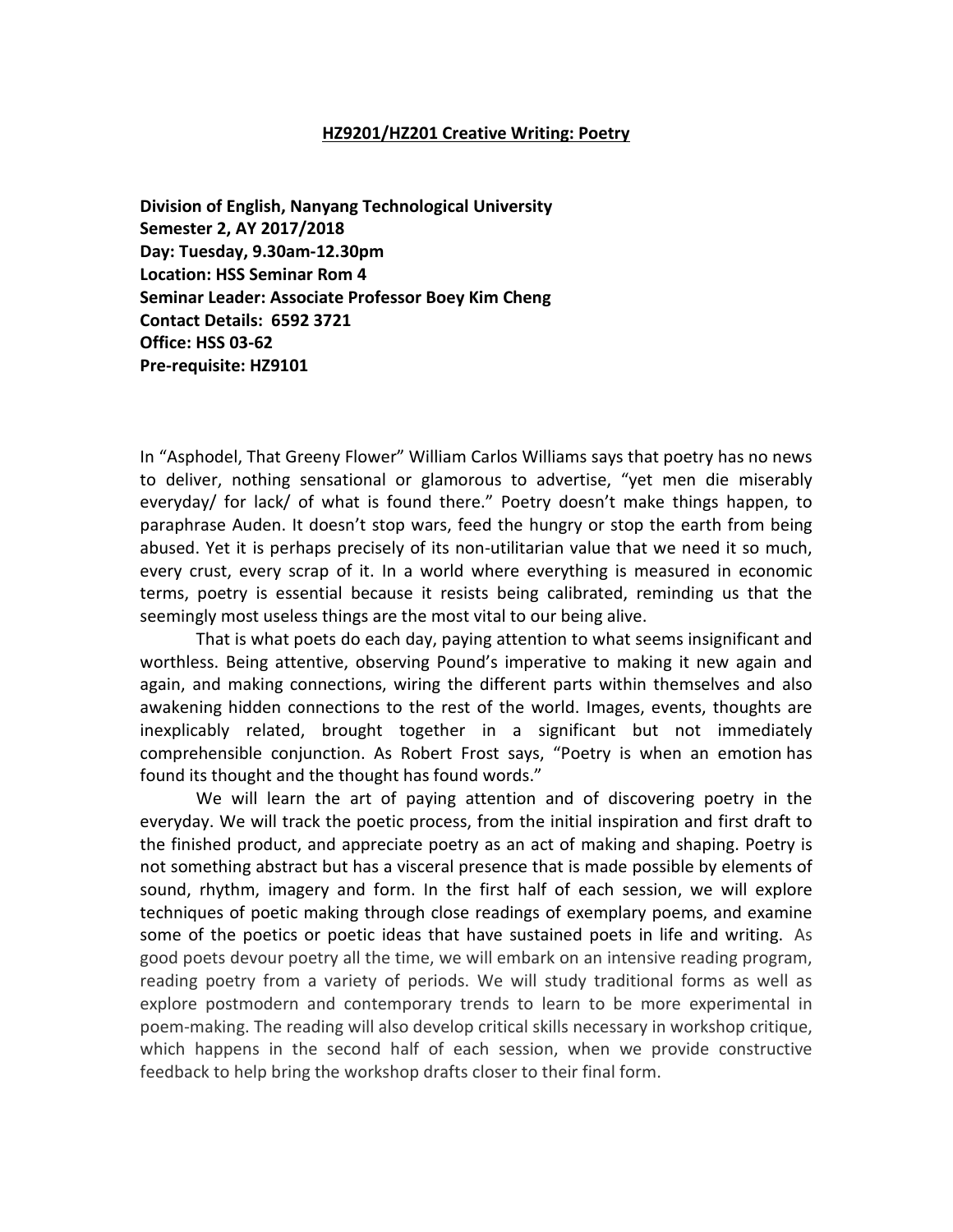## **Course Outline**

| <b>Week</b>   | Topic*                                               | Reading*                         |
|---------------|------------------------------------------------------|----------------------------------|
| 1             | What is Poetry?                                      | <b>Course Notes and Readings</b> |
| 15 Jan        |                                                      | posted on Blackboard             |
| $\mathcal{P}$ | <b>Only Connect/ Paying Attention</b>                | <b>Course Notes and Readings</b> |
| 22 Jan        |                                                      | posted on Blackboard             |
| 3             | Conversing with Traditions/ Poetic Forms 1           | <b>Course Notes and Readings</b> |
| 29 Jan        |                                                      | posted on Blackboard             |
| 4             | The Work of Memory                                   | <b>Course Notes and Readings</b> |
| 5 Feb         |                                                      | posted on Blackboard             |
| 5             | Stretching the Line - the Prose Poem                 | <b>Course Notes and Readings</b> |
| 12 Feb        |                                                      | posted on Blackboard             |
| 6             | Poetry of Place                                      | <b>Course Notes and Readings</b> |
| 19 Feb        |                                                      | posted on Blackboard             |
| 7             | Conversing with Traditions/ Poetic Forms 2           | <b>Course Notes and Readings</b> |
| 26 Feb        | <b>First Portfolio due in class</b>                  | posted on Blackboard             |
|               | <b>RECESS WEEK</b>                                   |                                  |
| 8             | Poetry of the Self                                   | <b>Course Notes and Readings</b> |
| 12 Mar        |                                                      | posted on Blackboard             |
| 9             | Who's Talking? The Dramatic Monologue                | <b>Course Notes and Readings</b> |
| 19 Mar        |                                                      | posted on Blackboard             |
| 10            | The Music of the Line                                | <b>Course Notes and Readings</b> |
| 26 Mar        |                                                      | posted on Blackboard             |
| 11            | Thinking Imagery                                     | <b>Course Notes and Readings</b> |
| 2 April       |                                                      | posted on Blackboard             |
| 12            | The Elegy                                            | <b>Course Notes and Readings</b> |
| 9 April       |                                                      | posted on Blackboard             |
| 13            | Revision                                             | <b>Course Notes and Readings</b> |
| 16 April      |                                                      | posted on Blackboard             |
|               | <b>TBA: Final Portfolio and Reflective Essay Due</b> |                                  |

\*Course Outline: Please note that the outline is indicative. Topics covered from week to week will vary in order and emphasis depending on the direction provided by the course participants.

## *Learning Outcomes*

Students will:

1. Demonstrate an understanding of the various forms of poetry.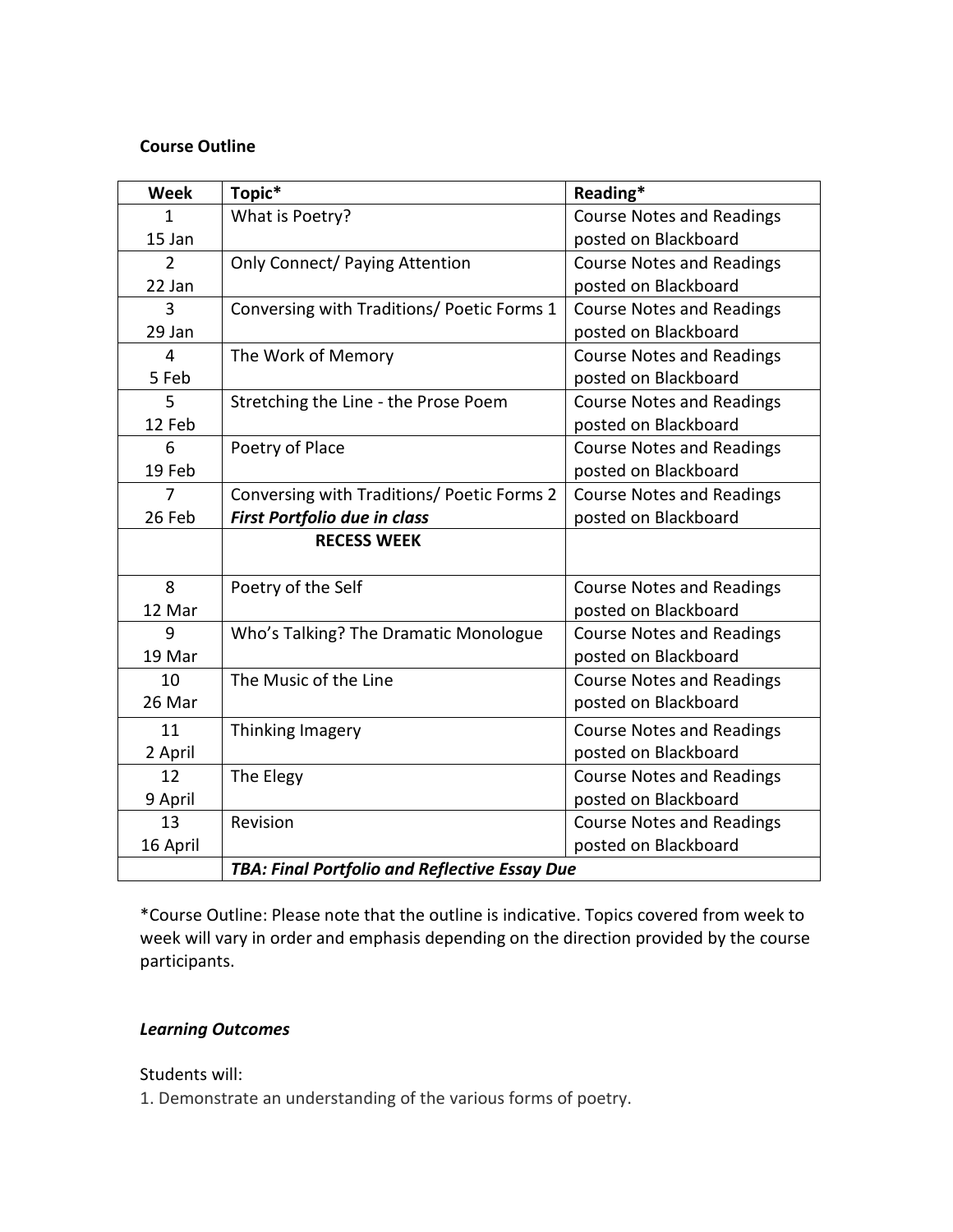2. Demonstrate a detailed understanding of the techniques involved in shaping a poem.

3. Demonstrate a detailed understanding of the poetic ideas and theories which inform particular kinds of poetry.

4. Demonstrate core skills in written communication, in textual analysis and in creative practice.

5. Demonstrate exposure to an array of poetic voices from the local to the global and have started to develop their own voice.

## *Assessment*

Course grades will be determined by the following:

## **Written Assignments:**

- First Portfolio of poems, 3-5 poems, depending on length of each poem. Not more than 5 pages. (20%)
- Reflective Essay, 1500 words (20%)
- Final Portfolio of poems, 4-8 poems, depending on length of each poem. Not more than 8 pages. (40%)
- Participation: Seminar and Workshop participation, including attendance, workshop contributions, reading of work. (20%)

# *Required Reading*

Seminar Notes and Poetry Readings will be posted on Blackboard

## **SEMINAR NOTES:**

- Please be present, and please be on time. If you enter late, there's no need to apologise, but settle into the class with the minimum disruption. If you are more than 20 minutes late to class, this will count as an absence.
- Use of the Internet during class time is not allowed.
- Eating is not allowed during class time.
- Please turn your phones off in class.
- The group needs your thoughts. Your comments, questions and contributions are invited, welcome, and absolutely necessary to productive creative discussion –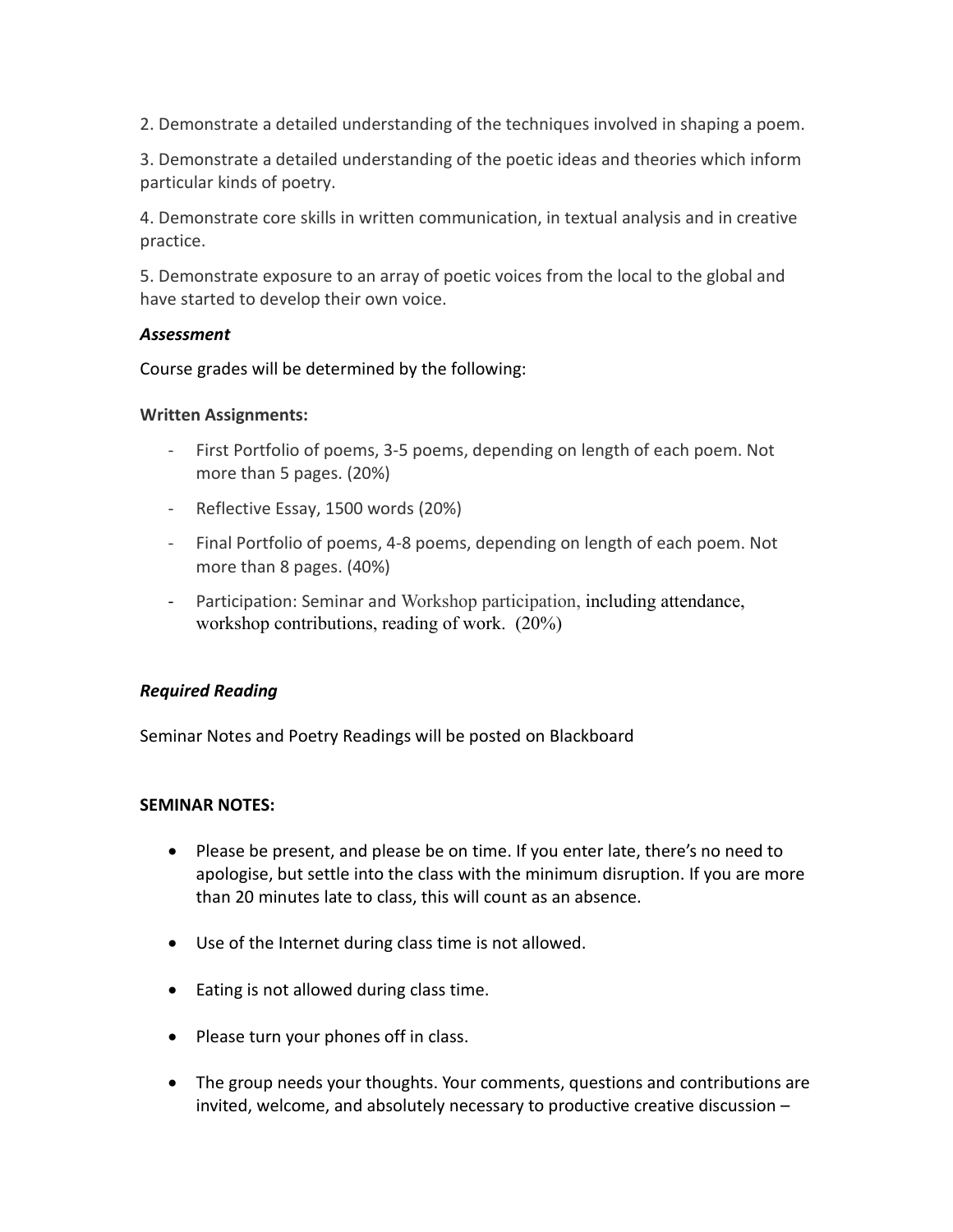however basic or as-yet-unformed those thoughts may be. However, make sure you listen as well as speak, and that you respect writing time as silent time, unless otherwise advised.

• Please let your seminar leader know as soon as possible if you have any disability or other issue that requires special accommodation in class (examples: you need to sit in a special position so you can see or hear well; you need to leave your phone on in case of a family emergency; you need to leave class early to attend a medical appointment, etc.).

## **BEYOND THE SEMINARS:**

### **Writing time**

Your participation in this course needs to be supported by substantial time spent writing outside of class. This is necessary for basic completion of the assignments.

For those of you who wish to have creative writing (or any creative practice) as an active part of your lives in the future, success in this course will not be measured by grades, but by how effectively you set up the physical and intellectual habits of writing, reading and engaging with new ideas. Dedication to these habits will show results in your grades, but also in the richness of your writing, and in the quality of your broader life experience. Please make the most of this rare opportunity.

#### **Writing sources**

Language is shared; texts always bear the traces of the texts that surround and precede them. You are encouraged to make conscious and creative use of source texts of many kinds and in many ways. You might, for example, re-situate in a poem the fragments of a conversation you've overheard, or use the narrative structure of a song you know as the basis for a story. Be aware of (and avoid) the problems of plagiarism, but also partake of the great storehouse of language around you. You can use a writing journal as a place to collect source material if you wish, or keep other notebooks.

#### **Revision**

Even though publishing writers occasionally (very occasionally) write work that achieves all its aims on the first draft, this is not a skill that can be learned in a semester. More often published work has gone through many phases of revision – and learning to revise is central to the aims of this class. Keep early drafts of your work, and take risks as you make new versions. Not everything you try will work, but if you are only willing to change the odd word or punctuation mark, you will miss at least half of the adventure of writing.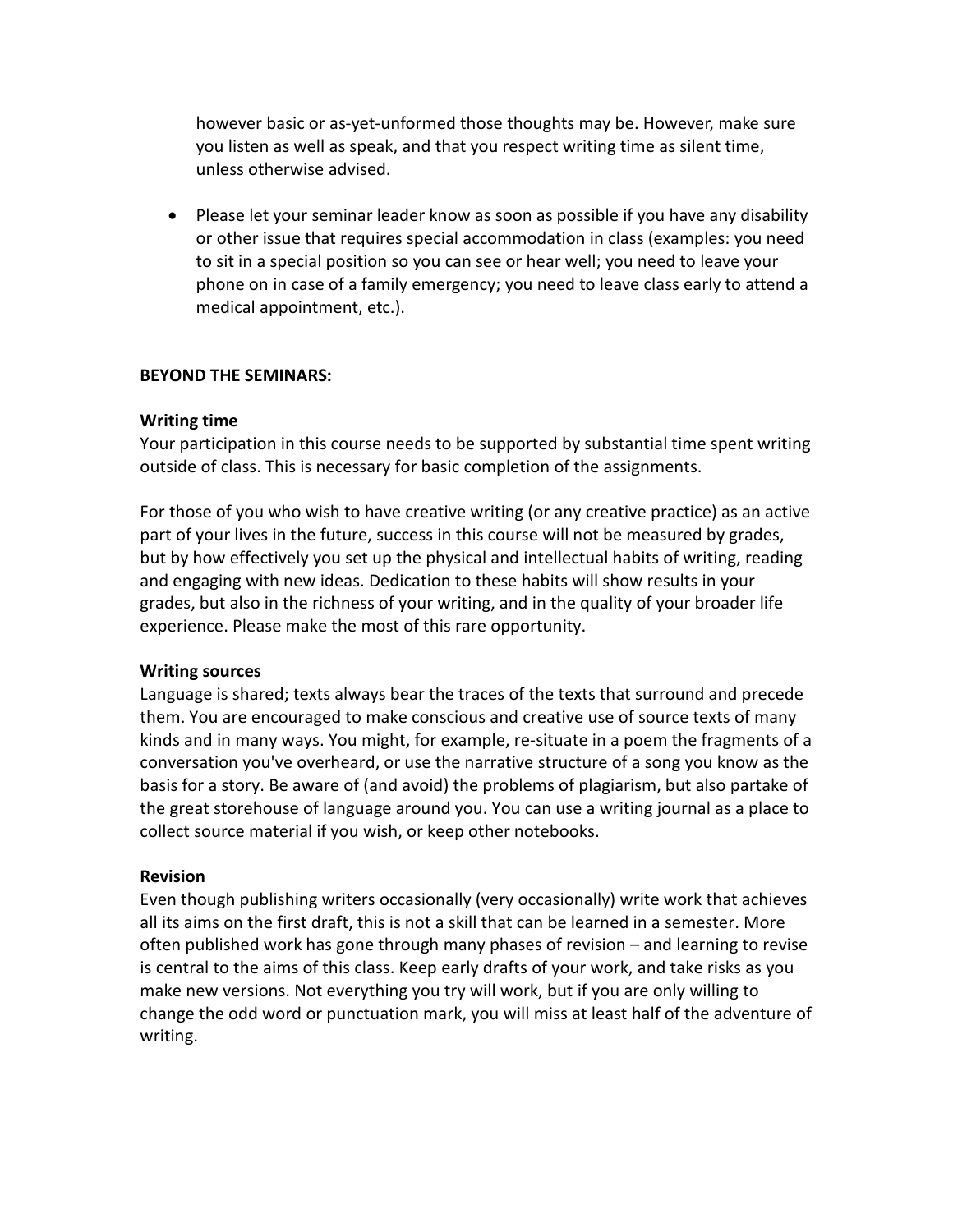## *ASSESSMENT NOTES***:**

- For the purposes of participation assessment, any unexcused lateness beyond 20 minutes of class start time will be marked as an absence.
- Please contact your lecturer immediately if you think you will have difficulty completing any of the requirements or submitting your work on time. Extensions are only granted in exceptional circumstances (for example, for medical reasons or in cases of family emergency), and documentation is required. However, support or resources may also be available to help you manage more minor difficulties, so please don't hesitate to contact me for an appointment to discuss anything that comes up.
- Late assignment submissions will be penalized by three percentage points per day. No work will be accepted more than seven days after the due date, unless an extension has been pre-arranged.
- Assignments should be printed in a plain, legible 11-12 point font, except where your creative intentions demand otherwise.
- Please detach the assignment assessment sheet from this syllabus and attach it to the front of each assignment.
- Assignments should be 1.5x spaced.
- Please include a word count at the end of each assignment.
- Assignments should be stapled, or secured in a closed manila folder. Please do not submit your work in clear-files.
- Assignments should be submitted to your seminar leader's assignment box at the English Division office.

## **APPENDIX 1: Workshop Learning Agreement and Feedback Guide**

Workshops are an integral part of any creative writing class. At least twice during the semester you will present written work to your colleagues for discussion and critique. Use this workshop time to help you prepare for assessment. A schedule of allocated dates for these workshops will be drawn up within the first few classes. If you forget to bring in work to class, you will be responsible for distributing this work by email. Ensure you have your class's email addresses at the start of the semester.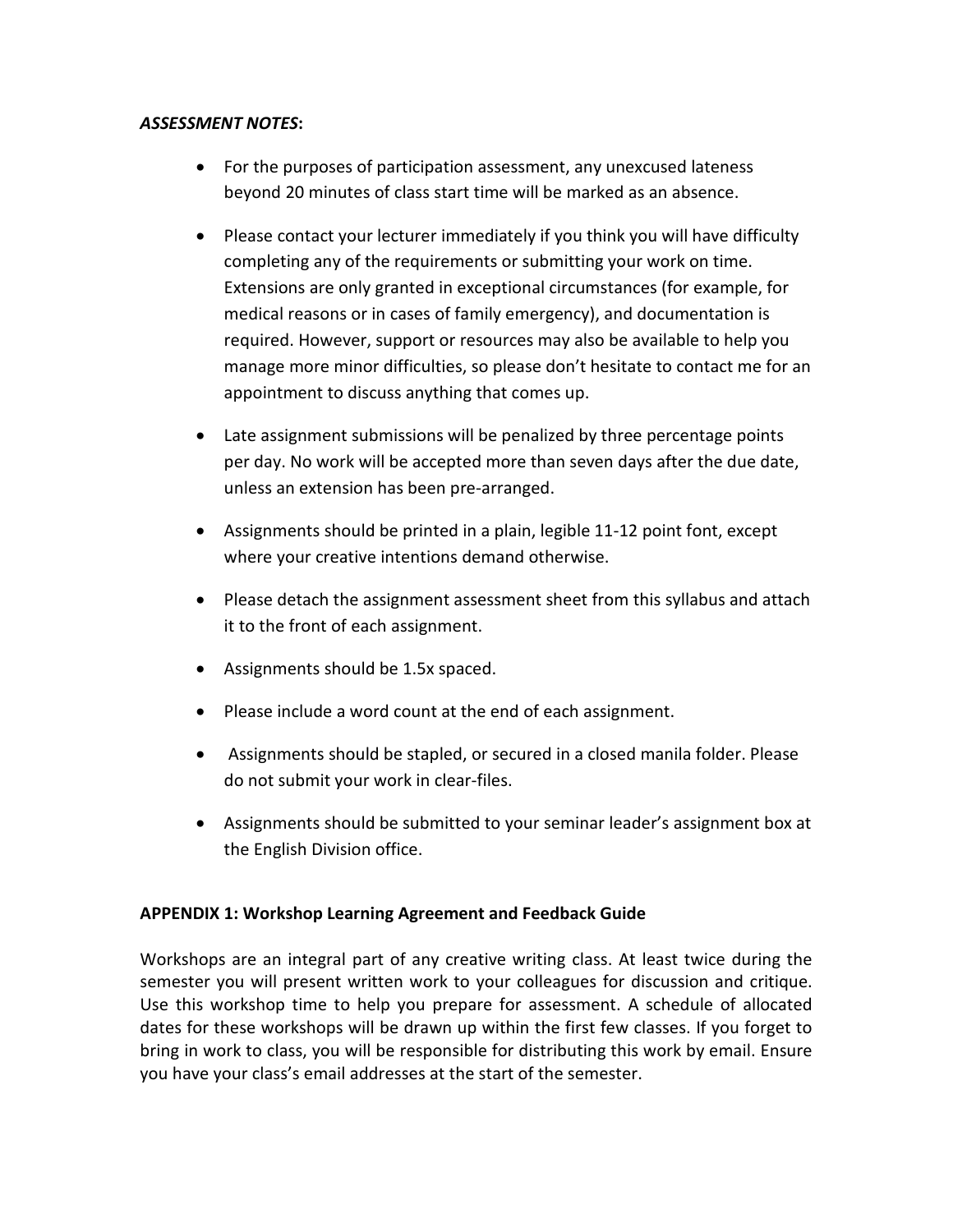### **Learning Agreement**

The purpose of creative writing workshops is not only to provide your work with an audience, though this is important. It is always useful to test the success of your writing on a community of readers in order to gain an idea of what works (what communicates or "carries") and what doesn't. You can then think about *why* some things succeed and others don't. This process of workshop-generated reflection is key to good revision and to informing the critical self-commentaries that form part of all assessed assignments.

But there is more to it than that. In submitting your work for discussion you are providing us – the group – with an opportunity to think about some of the key issues in creating stories, poems, novels, and scripts. These issues may be technical, ethical, perceptual, philosophical… And it isn't just you – the author – who benefits. In analysing your work, we are all pressed in to thinking about the issues your work raises.

The workshop provides us all with an opportunity to learn, regardless of whose writing is under discussion. For this reason it is crucial that you participate in every session. Your participation will benefit you as much as the person whose work is being discussed.

Although undertaking studies in creative writing demonstrates willingness to engage in the workshop process, not everyone enjoys having their work discussed, let alone dissected; not everyone feels comfortable in the spotlight. It *can* be a trying experience. It can also seem quite at odds with the day-to-day reality of writing, which usually involves silence and solitude. Even those of us who do feel at ease may struggle to cope with certain kinds – and levels – of criticism. It is therefore important that your criticism be constructive.

In order for your criticism to be constructive, you should endeavor to identify and praise what does succeed before you go on to talk about what might not. And in discussing what works less well, you should try always to think about solutions, remedies, the ways in which a difficulty might be resolved. What is the problem exactly? How do you think it might be fixed? Bear in mind that the improvement of technique and structure – insofar as these can be separated from theme and from one's personal philosophy – is our primary focus.

Needless to say, whatever your feelings about the writer, it is the work you should be focused upon. The workshop is not a place to air personal grievances and the work itself should never become a pretext for other kinds of criticism. This guideline for conduct should, naturally, apply to correspondence outside the classroom as well. Moreover, the confidentiality of someone else's written work must be respected; that which is meant for discussion in the workshop should not be shared elsewhere.

## **Feedback guide**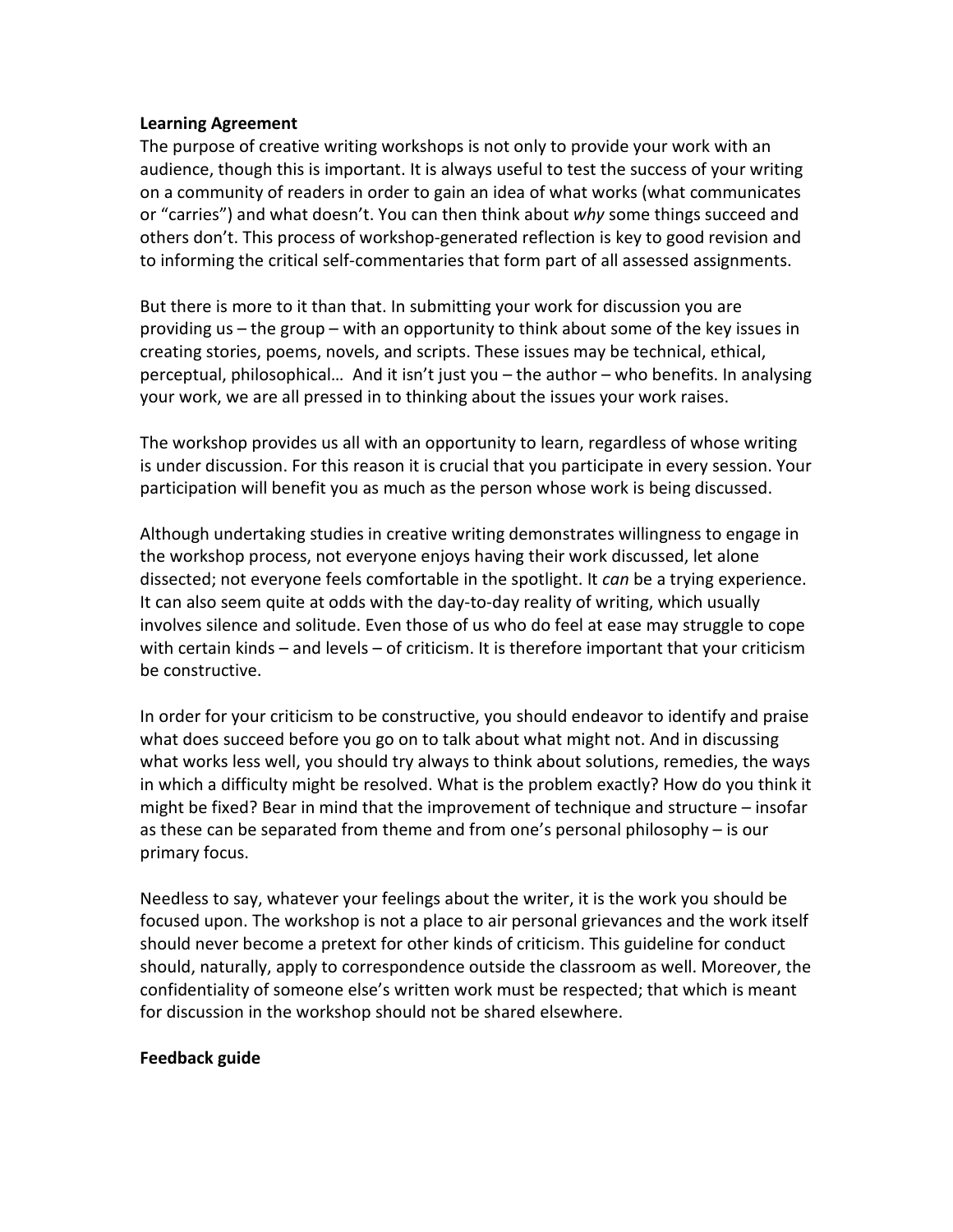The writing workshop is an opportunity for you to share your creative writing in progress with the group, but also an opportunity for you to aid in the development of others' work. There are a few guidelines for giving and receiving feedback which will make the sessions as productive and useful as possible, so please bear them in mind. Refer to this list if you get stuck when giving feedback.

# **Giving Feedback:**

- Give an overall response at the end that is positive and supportive and balances criticism with praise. Think 'critical sandwich' – a positive comment, followed by a more critical, questioning comment, followed by another positive comment.
- Everyone is expected to contribute in class, bear in mind the above when making comments in class.
- Avoid psycho-analysing the writer, assuming their work is biographical, or giving comments that are personal in any way.
- It is useful to write comments or mark/underline your copy, then give this copy to the person presenting

# **Things to consider when giving feedback:**

# **Initial impressions:**

- What's your 'gut feeling' about the piece, what first impressions do you have?
- When you have read it, what remains, are there certain images or ideas that linger in your consciousness?
- What are the most significant aspects of the piece?
- What were the strongest images or ideas?
- Did it feel fresh, original or distinctive?
- Was it hard to put down?
- What are its strong points? Its weaker areas?
- Does it feel complete?
- Are you left with a sense of satisfying mystery, or confusion?
- What do you think the piece is about?
- Did the piece provoke thought?
- Does the piece feel complete, rounded, or like a fragment?

After the initial impressions, you need to focus on more technical areas:

- Does the piece locate the reader?
- Do you know whose point of view the piece is written from? Is this the right choice for the story?
- What is the narrative voice like distinctive and clear, or confusing or vague?
- Is the setting well-evoked? Is it appropriate for the story?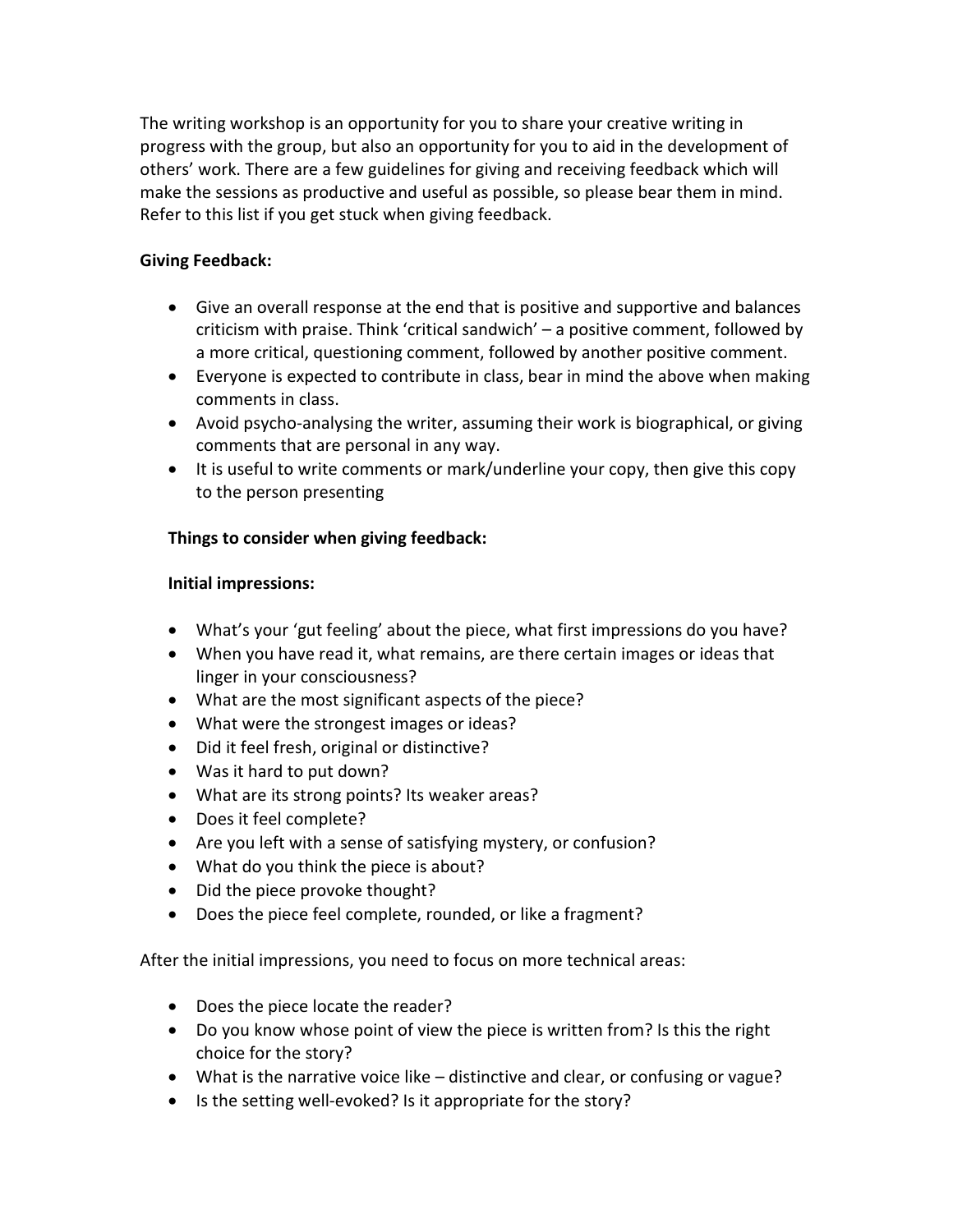- Does it begin well, or could it lose its first paragraph?
- Does it end well, or could it lose its last paragraph? Is the ending resonant, leaving you thinking about the story? Is it satisfying? Does it 'tie' everything up too well, or does it leave frustrating questions?
- Does the writer ask the reader to connect emotionally and physically?
- Does the writer make good use of silence and absence, as well as description?
- Are the characters convincing? Do they have complexity, motivation and feel like real people, or are they stereotyped and one-dimensional?
- Are character actions plausible and interesting?
- Are there too many characters?
- Is the dialogue effective? do voices feel distinctive from one another, as though they belong to characters? Does the dialogue 'do' anything in terms of moving the plot along? It's worth checking the dialogue to see that it does at least 2 things, e.g. forward the plot, illustrate motivation.
- Use of metaphor and simile are these clichéd, or do they feel fresh and appropriate, or are they too oblique?
- Is there a good use of the senses, or do certain senses dominate?
- Is the piece overwritten too much density of description?
- Are there moments of particularity and specificity, or moments of generalisation? Are these appropriate?
- Does the piece have a sense of rhythm?
- Is it well-paced?
- Does the piece use the same 'mode' too much (dialogue, description, action) or switch between them appropriately to inject energy?
- What is the form of the piece, how does this work with its content?
- Think about overall structure is it coherent? How does the piece handle forward and backward movement in time?
- Does the piece give away too much or too little how does it ask the reader to participate?

# **Please make sure you read all the work that is due to be workshopped that week, make notes on the work to help you participate in discussion, and bring your copies of the work back to class.**

# **Receiving Feedback**

Remember you are in the privileged position of having a cross-section of your potential readership spending lots of time looking at your work in detail.

• During feedback in class it's useful to stay silent for the initial feedback. This avoids leading the reader towards a particular interpretation of your work, and means you will get an outside view of your writing.

• Be open to feedback and see it as a positive way to improve and develop your work.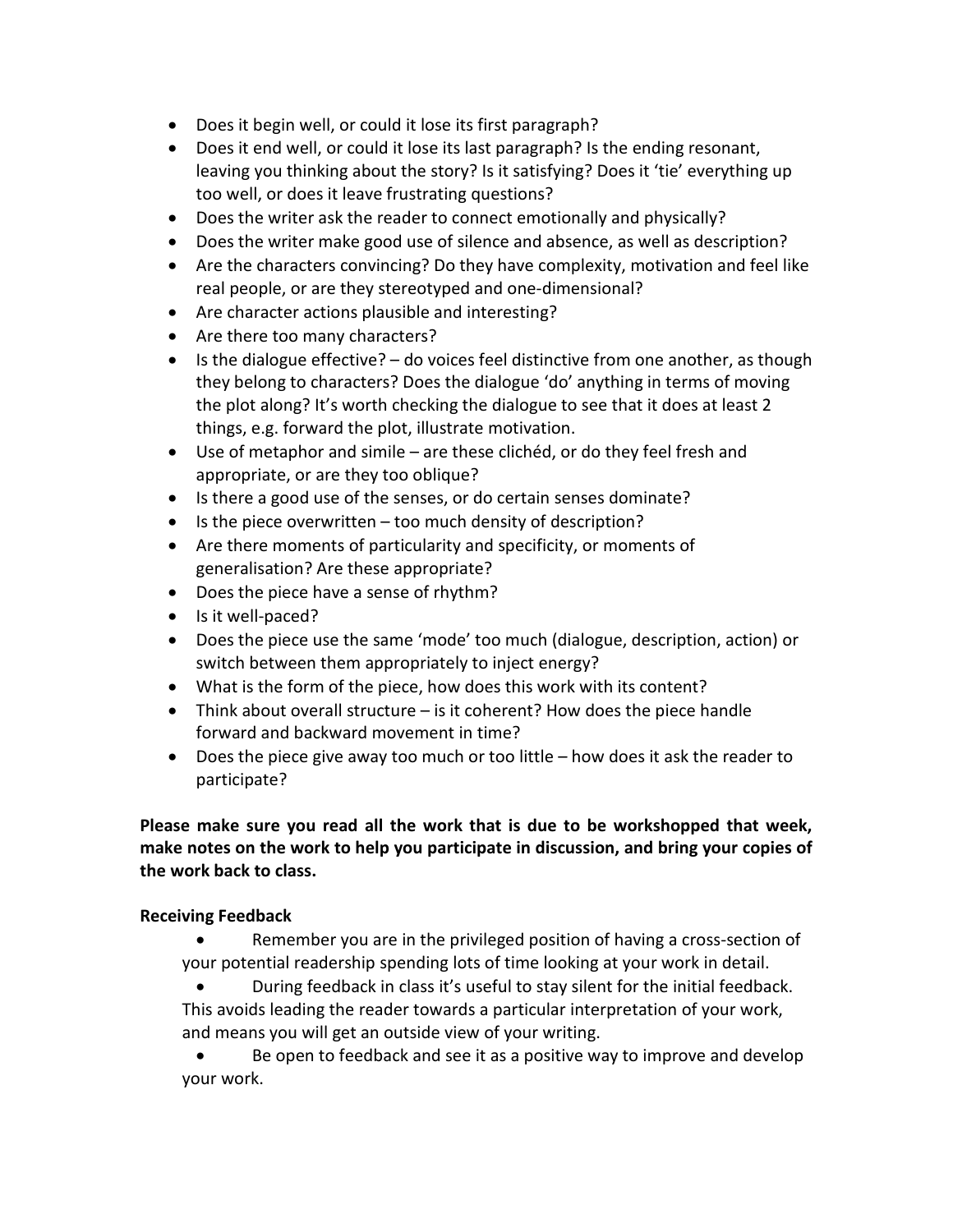• Don't take more critical comments personally, instead think constructively about how you can use that information to improve your work.

## **APPENDIX 2: HSS English Division: Definition and Penalties for Plagiarism**

## **Definition**

Plagiarism (from the Latin word for 'kidnapper') is the deliberate or accidental presentation of someone else's ideas or words as your own. This includes:

• The unacknowledged use of words, images, diagrams, graphs, or ideas derived from any source such as books, journals, magazines, the visual media, and the internet. Note: cutting and pasting words from the internet into your own essay, even if you reword them, is still plagiarism.

• Copying the work of a fellow student, having another student write one's assignments, or allowing another student to borrow one's work.

• Buying and/or copying essays, assignments, projects etc from the internet or any other source and handing them in as your own.

Please bear in mind that your lecturers know the subject and have read widely. They therefore can spot unreferenced quotations, and can tell the difference between university level writing and that of published scholars.

## **Penalties**

• If a first year student is caught plagiarizing, and it is the student's first offense, the student will have the opportunity to rewrite the paper with one grade reduction.

• After the first year of studies, it is expected that a student thoroughly understands the implications of plagiarism. Thus, after the first year, or if a student is caught plagiarizing a second time, the student will receive an F for the assignment.

# **Why plagiarism is academically dishonest**

• The unacknowledged borrowing of another's work is theft.

• Independent and creative thinking, as well as intellectual responsibility, are fundamental to a humanities education, and cannot be developed if one simply borrows the work of another.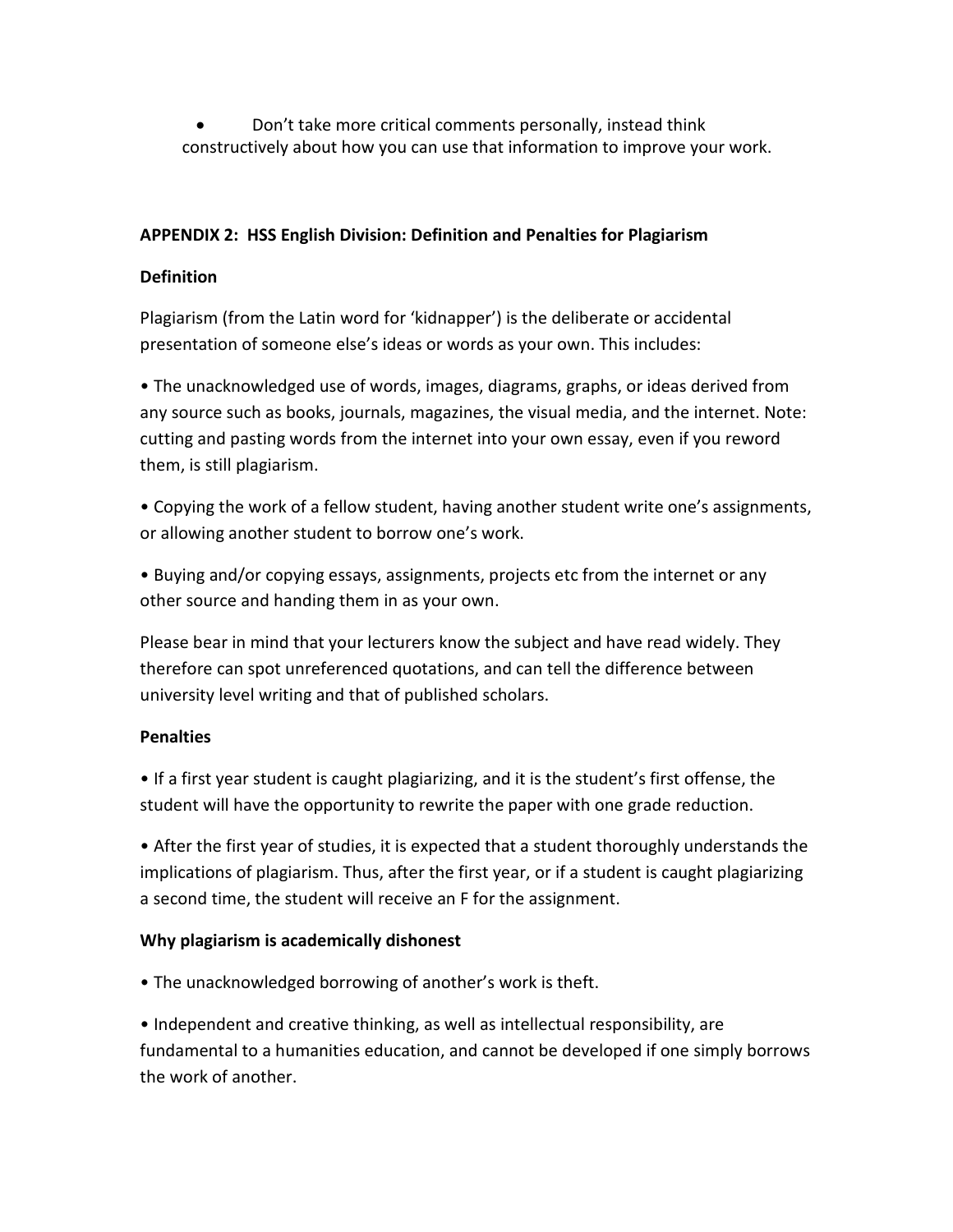## **How to avoid academic dishonesty**

## *Plagiarism*

• If you use an author's exact words, you must put them in quotation marks. If you paraphrase another's ideas, you again must indicate the source to your reader.

- Facts and statistics that are not "common knowledge" must be referenced.
- Be sure to use the method of citation recommended by your professor.
- If in doubt, it is always best to reference your material.

• Remember that your lecturer wants to see your ideas and interpretations. Avoid excessively quoting secondary sources and show your reader your thinking.

# *Collusion and complicity*

- Ask your lecturer if you are allowed to work on assignments in groups.
- Get the approval of your professor if you want to hand in material that you have already submitted for another course.
- Do not allow students to copy your work (including work from previous semesters).
- Follow the examination rules set out by the university.

If you still have questions, please ask your professors, or consult the website: http://www.plagiarism.org.

Sources for this document:

The Little, Brown Essential Handbook. Ed. Jane E. Aaron. New York: Pearson Longman, 2006.

# **ADDITIONAL NOTES FOR CREATIVE WRITERS:**

The conventions for acknowledgement in creative writing are somewhat different to those for acknowledgement in academic writing, but NO form of intellectual dishonesty is acceptable. It is acceptable to appropriate material from source texts, AS LONG AS your use of these texts is acknowledged, is within reason, and demonstrates substantial independent and creative thinking of your own.

There are a number of ways to acknowledge the use of source texts in creative writing, and these vary according to your stylistic imperatives, the level of dependence on the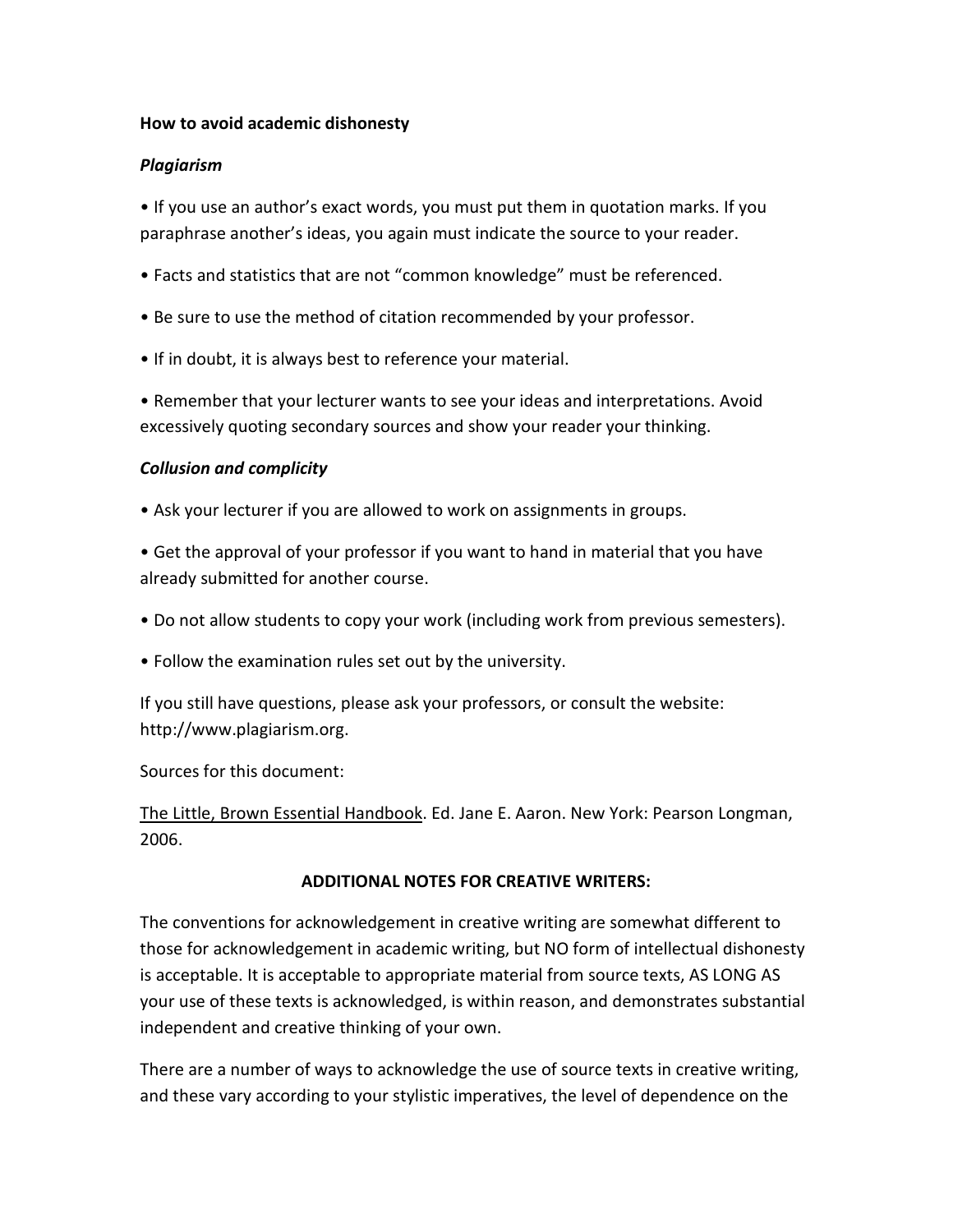source text and the level of familiarity your audience is likely to have with the source text. For the purposes of this course, you need not always use quotation marks for quoted material if this interferes with your stylistic imperatives (they may be intrusive in a poem, for example). You MUST, however, acknowledge any source texts you use through reference integrated into the work itself, through footnotes or through endnotes. Do not "borrow" work from friends, books, the internet, song lyrics or any other source without acknowledgement, as this counts as plagiarism.

## **APPENDIX 3: Critical Self-Commentary Guide**

All creative work relies to some extent on instinct. As a writer you need a feel for the rhythms and textures of the language, for the shape of a phrase, the weight of a word. You need to be responsive to the promptings of your imagination. You need to be sensitive to the subtleties of human behaviour.

Instinct, however, will only take you so far. You also require a sound understanding of the conventions of writing. You need a solid grasp of the techniques for creating poems and stories. You need to be capable of careful redrafting and editing, and you need to be attuned to other writing and how you might learn from it: every good writer is first of all a good reader.

In other words, the process of writing is both instinctual and highly self-aware. For this reason all our creative writing courses carry some element of critical self-commentary.

The purpose of the self-commentary is to provide you with an opportunity to consider your own creative processes. Here you might account for the ways in which your reading has influenced or guided your writing, in terms of both theme and technique. You might comment on the technical difficulties you have encountered and the strategies you have employed to overcome them. You might attempt to place your creative work in the context of your wider critical studies.

Among the questions you might seek to answer in your self-commentary are these: How are you a writer of a particular cultural/historical context? What problems did you run into, and what steps did you take to overcome them? What techniques have you learned from other writers? What were your thoughts at each stage of composition, and what gains did you make in the process of redrafting? What insights did you gain *as a writer* from your reading? And what do you think you have learnt in producing this work, both as a writer and as a reader of other writings?

To help guide your reflections it might be useful to keep a writer's journal over the course of the semester. Here you can chart the journey you make from conception to completion. You can divide the process of composition into stages and make notes on